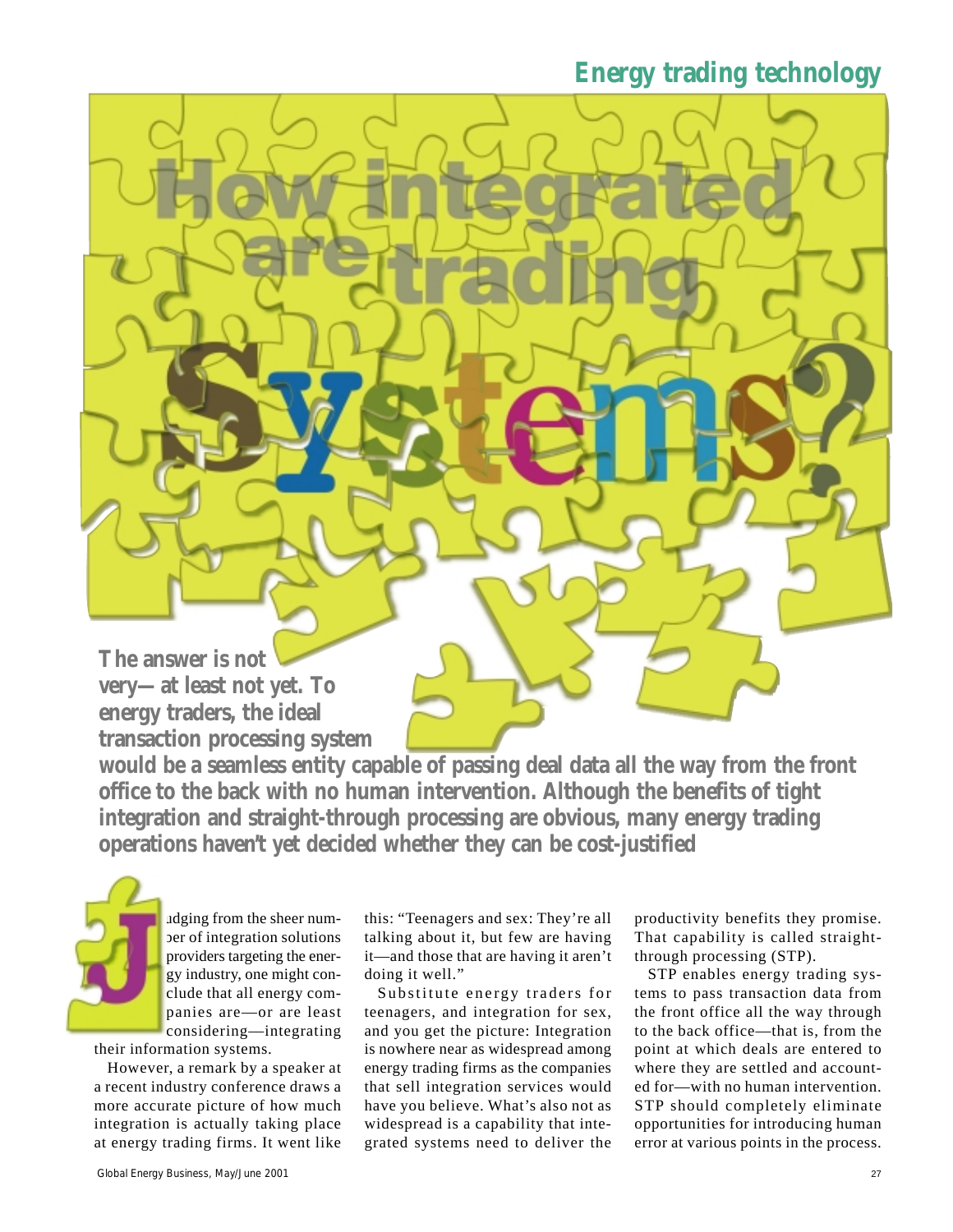To energy traders, the benefits of STP are especially compelling because transaction processing is a multi-step procedure, and a mistake at any point could cost a firm millions of dollars.

Additional proof that neither endto-end integration nor STP are widespread at energy trading firms can be gleaned by surveying their executives off the record. On the record, many say they are taking a "wait and see" approach. But what's telling is that few energy traders are willing to discuss—for attribution—their successes or failures at implementing and achieving STP.

### **ne user speaks out**

One vice president of a large American energy trading firm was willing to talk. Confirming

that her company has an integration project in progress, she said that its main goal is to enable the firm's trading volume to grow.

This executive also confirmed that when the integration is complete, it will indeed support STP. By investing in STP, she added, the firm hopes to not only cut down on human errors in transaction data processing, but also to get a better handle on its physical and financial positions in increasingly volatile energy markets. Today, she explained, the physical aspects of energy trading are much more complicated than the financial; every transaction requires a lot of administrative work, including manual reconciliation, scheduling, and documentation. Through STP, the firm hopes to reduce the need for reconciling multiple areas of deal entry, and increase upfront deal ownership and accountability as well.

In conclusion, the trading executive said she believes that the success of the integration effort will depend on two things: building integration expertise in-house, and getting user buyin. To do this, her firm is trying to rely less on the integration expertise of consultants, and more on the business expertise of its trading professionals. The users that have volunteered to get involved in the project, she explained, say they view their involvement as a career stepping-stone.

#### **he supply-side view of integration**

Naturally, consultants and vendors involved in this industry niche are much more forthcoming about integration and STP. One is Dr. Gary Vasey, president of the Houston-based strategic

marketing firm VasMark Group. He explains that energy traders want to integrate their physical and financial systems so they can hedge more effectively and match their different portfolios more efficiently.

"Multiple commodity integration," he says, "is also important for companies wishing to better determine their total energy position. But," he adds, "although some vendors offer STP, I don't think any offers all of these types of integration. In fact, most probably don't offer even two of them."

Another take on integration comes from Chuck Hanebuth, managing director of Enform Technology, also based in Houston. Enform provides

### **f spreadsheets and screens**



Aside from process efficiency, integration also promises the kind of ease of use that traders expect from a single inter-

face to multiple systems. Not long ago, energy traders were saying, "We've already done everything we can in the front office, including providing better analytics and real-time market information. To make more money, we need to improve efficiencies elsewhere." In other words, what traders are saying they want is the ideal, integrated trading system: one with the same interface to the front (trading) and back (accounting) ends. Such a system would process and provide access to transactions seamlessly.

The proliferation of on-line exchanges has only accentuated the need for a single interface. Vicki Barit, director of marketing for Houston-based on-line exchange and integrated solutions provider Altra Energy Technologies, says "traders can only have so many screens." Altra addresses the interface issue with its latest technology, which is built on messaging systems and Java scripting, and delivered over the Internet.

# **'Multiple commodity integration is also important for companies wishing to better determine their total energy position'**

customized IT solutions. Hanebuth reports that end-to-end integration appeals to many of his company's energy-trading clients for the competitive edge it promises to provide. "As the volume of data involved in energy trading skyrockets, our clients are essentially being forced to raise the level of integration of their front-, mid-, and back-office systems not only with each other, but with systems in the outside world as well. Ensuring that the flow of data is consistent, accurate, and timely can add millions of dollars to an energy trading firm's bottom line."

Tradewell Systems, a provider of integration infrastructure technology also based in Houston, takes a different approach to the problem. It puts information from different on-line exchanges into an Excel spreadsheet, with which traders are quite familiar. With this, traders no longer have to worry about copying and pasting data from different exchanges. Tradewell Systems' offering—called Excellerator—uses their object-oriented integration infrastructure technology called Enyware. This Java-based technology supports application to application (A2A) and business to business (B2B)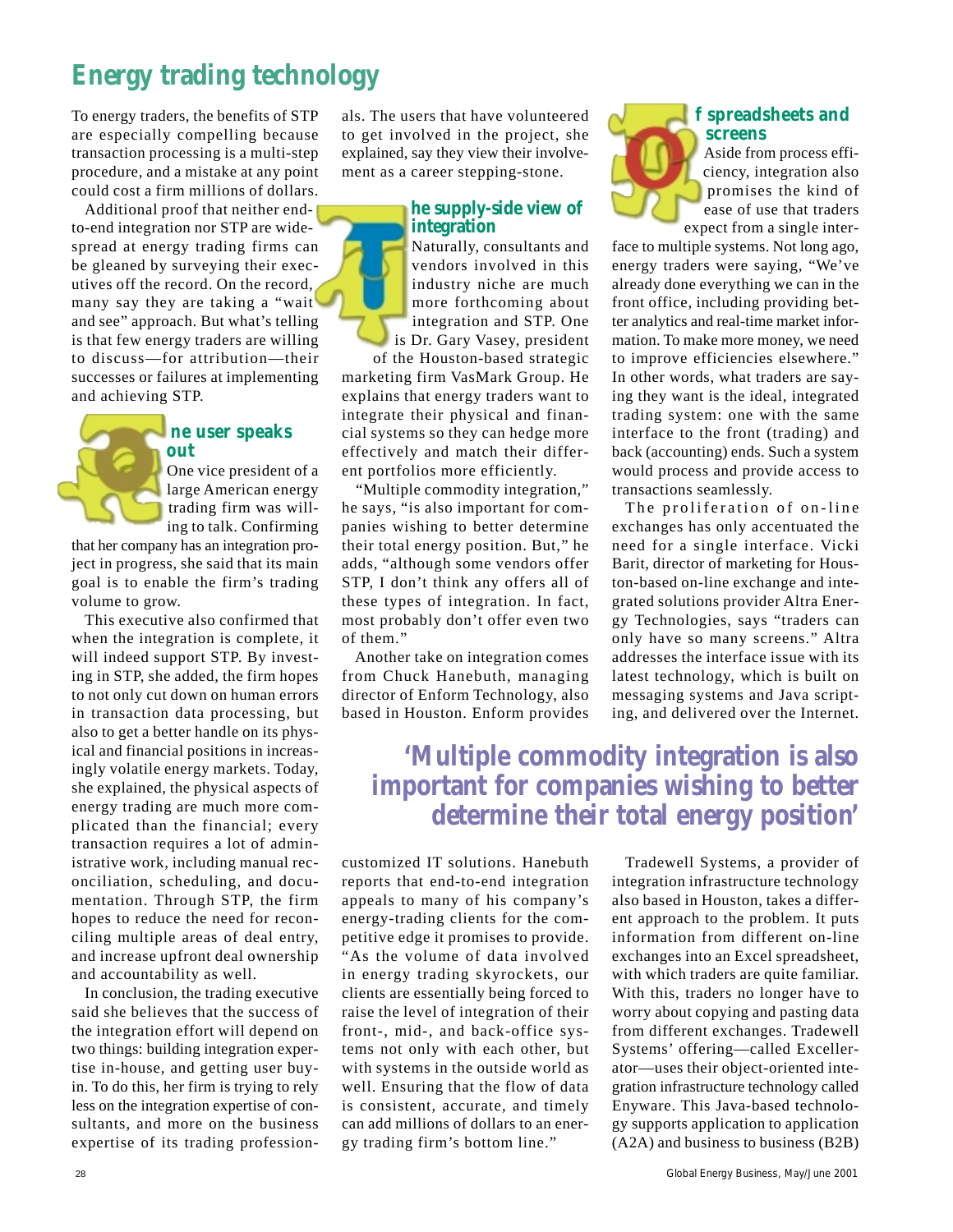## **Use of ASP modules for all energy trading functions—including STP—is becoming not just commonplace, but essential**

integration on the same platform.

Rather than buying software to interface their transaction systems with one or more on-line exchanges, some energy trading companies are writing their own code. However, this is not a straightforward, one-off project.

### **ntegration requires standards**

Besides the multiple-interface problem, another obstacle to integrating trading systems and equipping them to do STP is the dynamism of the IT industry. Integration becomes a never-ending effort when the building blocks of a trading firm's systems—data bases, application modules, and the like—are constantly being upgraded by software suppliers. Incorporating a new release of a product often requires the user to rewrite that building block's interface with the rest of the trading system. For energy traders, one solution to this problem is to outsource the recoding job to an application service provider (ASP).

However, the viability of that solution depends on geography. In the U.S., most energy trading firms took the "best of breed" approach to choosing applications early, and as a consequence, they are now integrating those applications as they consider whether to commit to STP. Their decisions were made prior to the birth of the ASP industry. In Europe, by contrast, such decisions by energy trading firms have come later, giving them more options, including whether to take the best-of-breed or integrated-suite approach to applications, and whether to hire an ASP.

Matt Frye, chief marketing officer for integrated trading software provider TradeCapture, Stamford, Conn., foresees the use of ASP modules for all energy trading functions—including STP becoming not just commonplace, but essential. But that will require standards.

Frye sees parallels between the development of standards for energy trading and the development of standards for the Internet. "First there was TCP/IP, now there's XML, and soon there will be standards for energy trading as the industry migrates toward Internetbased trading platforms." In this vein, several industry-led efforts, such as Energy Trading Standards Group (ETSG), to develop standards related to energy trading systems integration are under way.



### **iddleware enabling integration**

In the broader world of enterprise computing, IT strategists at companies in information-inten-

sive industries—including the energy industry—have begun to question whether tightly integrating information systems is really such a good thing. Advocates of looser integration say that if systems are too closely coupled, their flexibility will be compromised, and changing anything in one system will necessitate changes in all the systems with which it communicates.

Interfacing systems—for example, through the use of application programming interfaces (APIs)—rather than integrating them, is one example of the "looser" approach. The word integration implies a more "holistic" approach.

Asked to explain the difference between integration and interfacing, Jim Baker, managing director of Houston-based energy risk management systems provider OpenLink Energy, sums

it up in just four words. "Interfacing is much simpler," he says, than integration. Elaborating, he adds that, "Interfacing allows data to be transmitted between two systems that do not normally share the same database tables. Integration requires modifying systems to work together in seamless fashion."

William Rabson, executive vice president of best-of-breed power trading and scheduling software provider PowerTrade, also based in Houston, compares interfacing to cobbling software together. Giving an example, he explained that Lotus Smart Suite doesn't work as well as competitive products designed to run on an integrated system on a single platform, such as Microsoft Office Suite. In addition, Rabson reports that his customers are concerned about whether the end-to-end systems they are considering were originally designed as an integrated system. Many of these so-called "integrated" systems are merely an interfaced collage of separate systems that have a hard time communicating with each other.

A third perspective on the interfacing/integration issue comes from Enform Technology's Hanebuth. He says that he's noticed a strong trend among energy traders away from traditional "interface" programs, and toward more middleware-centric architectures. Such architectures provide a variety of benefits that traditional approaches cannot deliver, including queue technology, guaranteed delivery, rule-based data transformation, and store and forward capabilities.

Middleware refers to the component layer that sits between the client and the server. It covers all distributed software needed to support interactions between clients and servers, serving to "glue" them together. The use of middleware also

**Many of these so-called 'integrated' systems are merely an interfaced collage of separate systems that have a hard time communicating with each other**